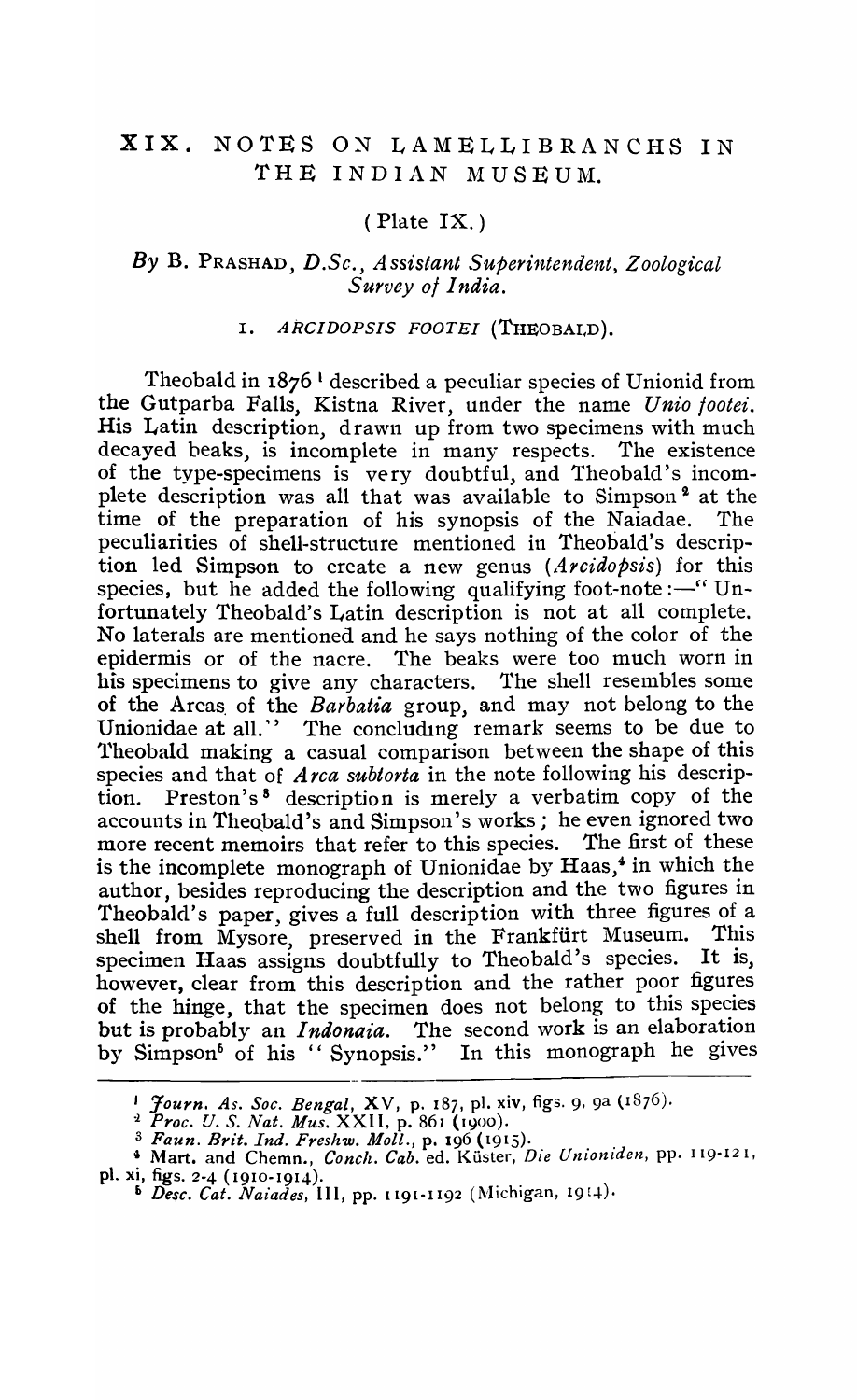as complete an account of *A. footei* as can be adduced from Theobald's description and figures. He also includes in the references (without any comment, however,) the monograph by Haas cited above.

It is, therefore, of interest to be able to record the discovery of two complete young shells· and the left valve of a full-grown specimen in the collections of the Zoological Survey of India. These can be assigned definitely to this species and may, owing to uncertainty as to the existence of the original types, be taken as the *neotypes* of A. *footei.* 

The specimens were collected by Dr. F. H. Gravely in April, 1912, at Taloshi in the Koyna valley, Satara District, Bombay Presidency, at an altitude of about 2,000 feet.

The locality "Gutparba falls" may be considered here. No falls of this name are known on the Kistna River, but a tributary of the Kistna is known as the Ghatprabha and it is evident that the name Gutparba is only an old way of spelling Ghatprabha. The course of this stream is described in the Gazetteer<sup>1</sup> of the Bijapur District as follows :- " The Ghatprabha rises near the edge of the Sahyádris almost twenty-five miles west of the town of Belgaum. After an easterly course of about 140 miles through After an easterly course of about 140 miles through Belgaum and the Southern Maratha states, it enters Bagalkot three miles north of Kaládgi. Through Bagálkot it runs nearly east for about twenty miles, and then immediately· below the town of Bagalkot turns suddenly north. Between Bagalkot and Yerkal, about five miles north of Bagálkot, it forces its way through two chains of hills, a pretty country with picturesque views of hills and water. Bevond the second range it enters the Krishna valley Beyond the second range it enters the Krishna valley and falls into the Krishna about fifteen miles to the north-east opposite Chimalgi.') The Koyna valley lies to the north-west of the Ghatprabha valley, and the Koyna, another tributary of the Kistna, flows through it. Dr. Gravely's specimens therefore extend the range of the species, but not beyond the river-system from which it was originally described.

Theobald's description Qf the shell of A. *footei* is incomplete, and the following description, based on the Koyna valley specimens,<br>is therefore given :—

Shell moderately large and thick; elongate, subrhomboidal, very inequilateral. The dorsal and ventral outlines are nearly straight and parallel in the young, but owing to an antero-downward slope of the dorsal side become greatly inclined in the adult thereby greatly reducing the length of the anterior margin. Anterior margin strongly truncated above, rounded below; posterior margin truncated above and also truncated below in the young, but evenly rounded in the adult. A small but distinct posterior wing, better marked in the young than in the full-grown Umbonal region prominent, slightly swollen and

--------------------------------~-----------------

<sup>1&</sup>lt;sup>1</sup> Gazetteer of the Bombay Presidency—Bijapur, by J. M. Campbell (Bombay, 1884).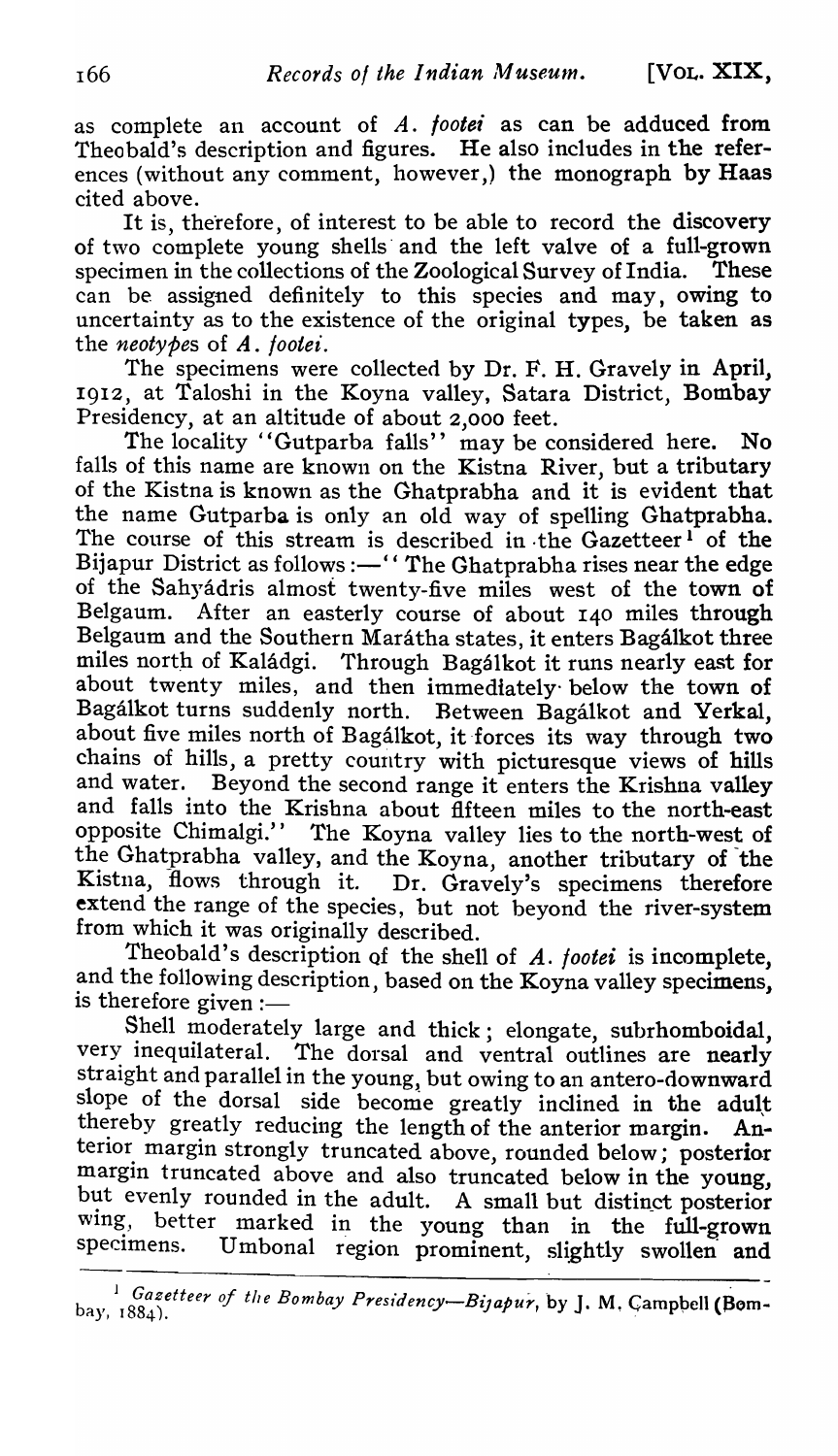opposed in the young, becoming depressed and less marked in older specimens; sculptured with numerous low corrugated ridges arising from an eccentrically situated nucleus, and radiating outwards on the two sides but more or less parallel in the middle region; a few very minute striae also run transversely in this region. Older specimens with the beak much eroded and bleached and showing barely any striations. Shells swollen in the middle but depressed in front, below and behind. Periostracum coarse, with strong vertical ridges in the young radiating outwards, some with a well marked V-shaped course. In adult shells the striations less marked but distinct; a few minute transverse concentric ridges



FIG. I *.-Arcidopsis footei* (Theobald). A. Hinge of the left valve of adult specimen,  $\times 1\frac{1}{2}$ . B. Hinges and scars of the young specimen,  $\times$  2.

also visible in both young and adults; regions of growth well marked. Periostracum of a yellowish brown colour with a few light green striae along the vertical striae, specially distinct in the young specimens. Nacre pearly white, iridescent. Hinge strongly developed; pseudocardinals three in the right valve with the middle tooth best developed, two in the left, the outer being much the larger; all these teeth vertically striate in adult shells. Laterals lamellar, nearly straight, one in the right, two in the left valve, in which the lower ridge is better developed, being longer and stouter than the upper. Muscular scars moderately impressed; anterior scars confluent, posterior scars distinct. Pallial line distinct though not deeply marked.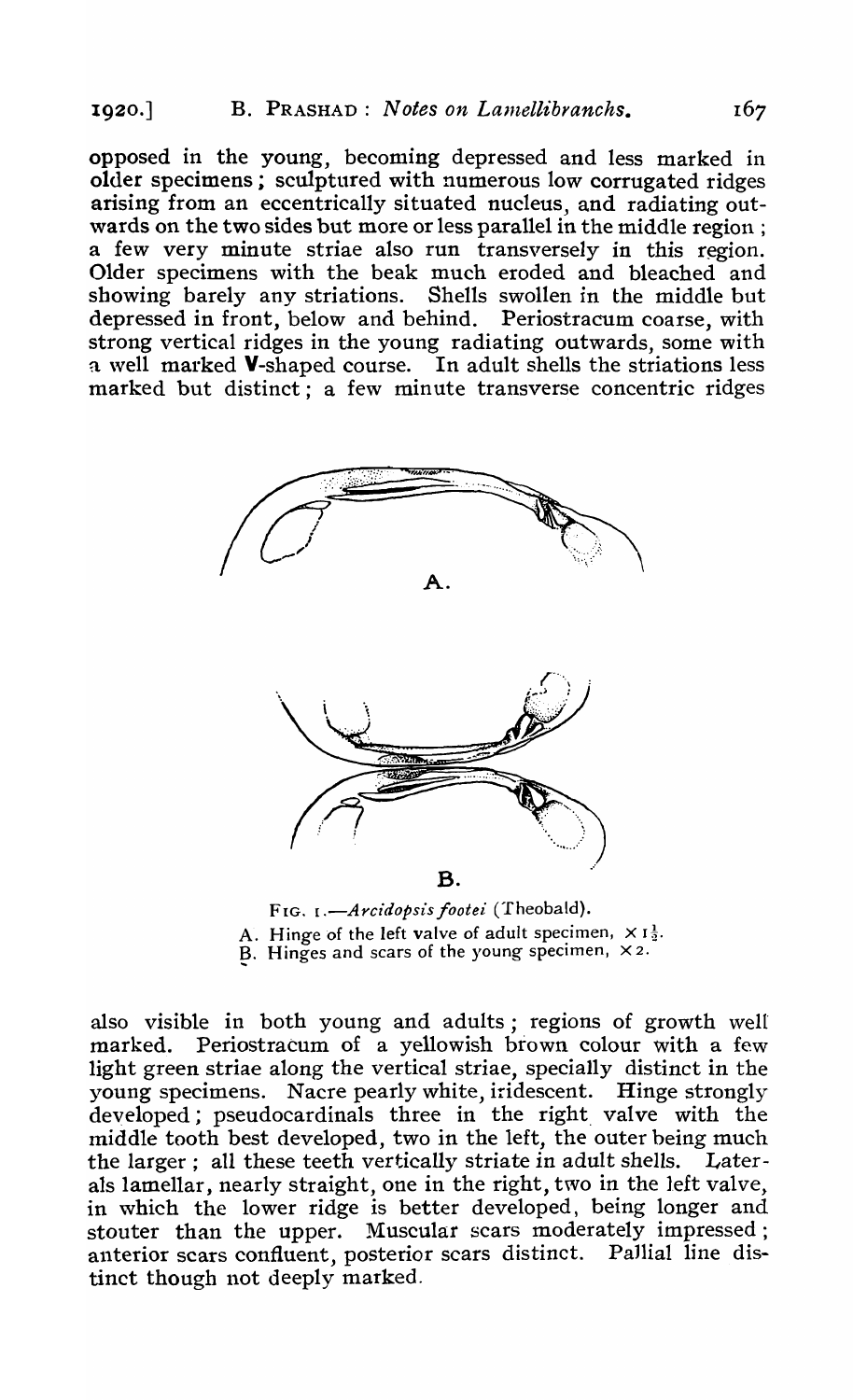## *Measurements of Shells (in millimetres).*

|                | Α.     | в.            | C. (Single left valve). |
|----------------|--------|---------------|-------------------------|
| Length         | $I7^T$ | $25^{\circ}2$ | $43^{\circ}4$           |
| <b>Breadth</b> | 10'2   | 13.8          | 23'2                    |
| Height         | ר      | 8.5           | $7^{\circ}$ I           |

*Shells. Mus.).*  No. M <sup>1673</sup>, M <sup>1675-6</sup>, Zoological Survey of India *(Ind.* 

*Relationships.* Simpson's remark quoted already regarding the mollusc being doubtfully a Unionid is not justified in view of the specimens now discovered. The genus *A rcidopsis* has a superficial resemblance to another Indian genus, *Trapezoideus,* Simpson, but there does not seem to be any true relationship. It is, however, impossible. to discuss its true position until the anatomy has been investigated. I do not agree with Haas *(loc. cit.)* in considering A. *footei* as probably being congeneric with species like *Trapezoideus misellus* (Morelet), for the specimens before me more distinctly show Jhat they do not belong to the genus *Trapezoideus,* the resemblance with this genus being purely superficial.

## *2. LAMELLIDENS JENKINSIANUS* (BENSON) AND ITS SUBSpECIES.

In his catalogue of the Asiatic Naiades in the Indian Museum 1 Preston described a new species of the genus *Parreyssia,* Conrad, from a single dead shell from Dacca, Eastern Bengal. This form he named *P daccaensis.* His description of the species is very short, being only a comparison with *P.feddeni* (Theobald), to which he considered it to be closely allied. In his later work<sup>2</sup> in the " Fauna" series he did not add anything to his original description, but published figures of the type-shell. In Simpson's "Catalogue,"<sup>3</sup> which was published before the "Fauna" volume, Preston's original description is included without comment.

Whilst identifying a small collection of Unionids made by myself and Babu D. N, Sen, of the Bengal Fisheries Department, .at Dacca and other places in the vicinity, I found on examining the type-specimen of P. *daccaensis* that the shell did not helong to the genus *Parreyssia* and that Preston was certainly mistaken in deseribing it as a new species of that genus. With the above-mentioned collection from the type-locality and other places in the district of Dacca, as also the large collections in the Indian Museum,  $I$ have been led to the following conclusions :— (1) Preston's P. *daccaensis* is a young shell of a highly peculiar but hitherto unrecognized form of Benson's *Unio ienkinsianus,·* (2) Benson's *Unio ienkinsianus*  is not a distinct species of the genus *Lamellidens*, as Simpson doubtfully believed, nor is it an abnormal form of *L. marginalis* 

<sup>&</sup>lt;sup>1</sup> Rec. Ind. Mus. VII, p. 300 (1912).

<sup>&</sup>lt;sup>2</sup> Faun. Brit. Ind. Freshw.-Moll. pp. 65, 66, figs. 16, 1–3 (1915).

<sup>&</sup>lt;sup>3</sup> Descr. Cat. Naiades, p. 1114 (Detroit, Michigan, 1914).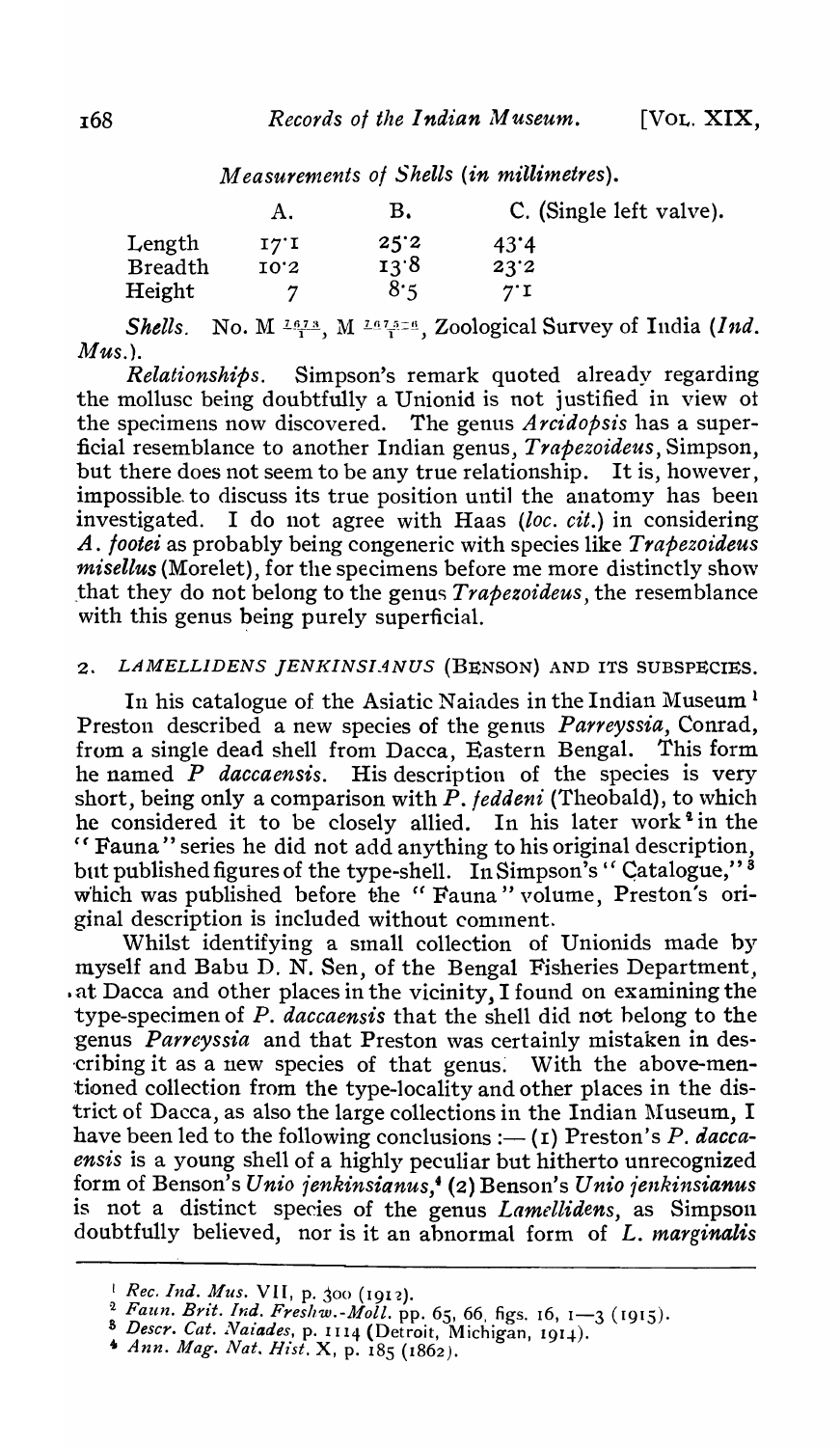or L. *corrianus* as Hanley and Theobald) considered the unique type before them to be. It is indeed a form closely allied to L. *marginalis* through Hanley and Theobald's var. *obesa.* I cannot agree with Preston in regarding L. *ienkinsianus* as a subspecies of L. *narginalis, and (3) the form Unio marginalis var. obesa of Hanley* and Theobald must be considered as a species distinct from L. *mar*ginalis on both anatomical and malacological grounds. It is a large, rather thick shelled form which appears to be very like the ancestral form, from which the thick-shelled forms *obesa, jenkinsianus* and *daccaensis* have been evolved. It shows only a slight 111odification from the closely allied L. *marginalis,* with which it has up to now heen confused.

The ancestral type of shell in this group of series is the form to \vhich Hanley and Theobald gave the name *obesa* in 1876. They did not properly describe the form but published the following note in the explanation of their plate;— "A giant form, which does not exhibit the ochraceous band, and is peculiarly swollen. It comes between the var. *lata* and the typical form. The upper anterior tooth is almost linear; the lateral are not bent at the extremity and the upper one in the left valve is scarcely developed." Their figure of the shell imperfectly shows the hinge in the right valve only, but this and the outline and form of the shell as shown in the full-size figure of the left valve are quite enough for distinguishing the form. Neither Preston nor Simpson added anything to the above meagre description. Benson's name *jenkinsianus* was given fourteen years earlier; but the form to which he assigned this name is only subspecifically distinct from Hanley and Theobald's *obesa.* Under the circumstances our only course is to describe *obesa* as a subspecies of *jenkinsianus,* \vhich, owing to the priority of Benson's name, has to be taken as the name of this group of forms. Preston's name *daccaensis* is retained for the rather peculiar subspecies noted already, as a young shell of it was given this name. The relationships of these forms with one another and of the group as a whole with  $L$ . marginalis may be expressed as follows:-

*L. jenkinsianus* subsp. *daccaensis.* 

I *L. jenkinsianus.* 

I *L. ienkinsianus* subsp. *obesa.* 

 $\prod_{\bullet}$ L. marginalis.

In a recent paper<sup>2</sup> Dr. Annandale and I described a Unionid from Seistan under the name *L. marginalis* subsp. *rhadinaeus*.

<sup>1</sup>*Conch. Ind.* p. 19, pI. xli, fig. 4 (1876 ).

<sup>2</sup> *Rec. Ind. Mus.* XVIII, pp. 59–62, fig. 9 (A,B), pl. iii, figs. 9, 10; pl.  $viii, figs. 7—11 (1919).$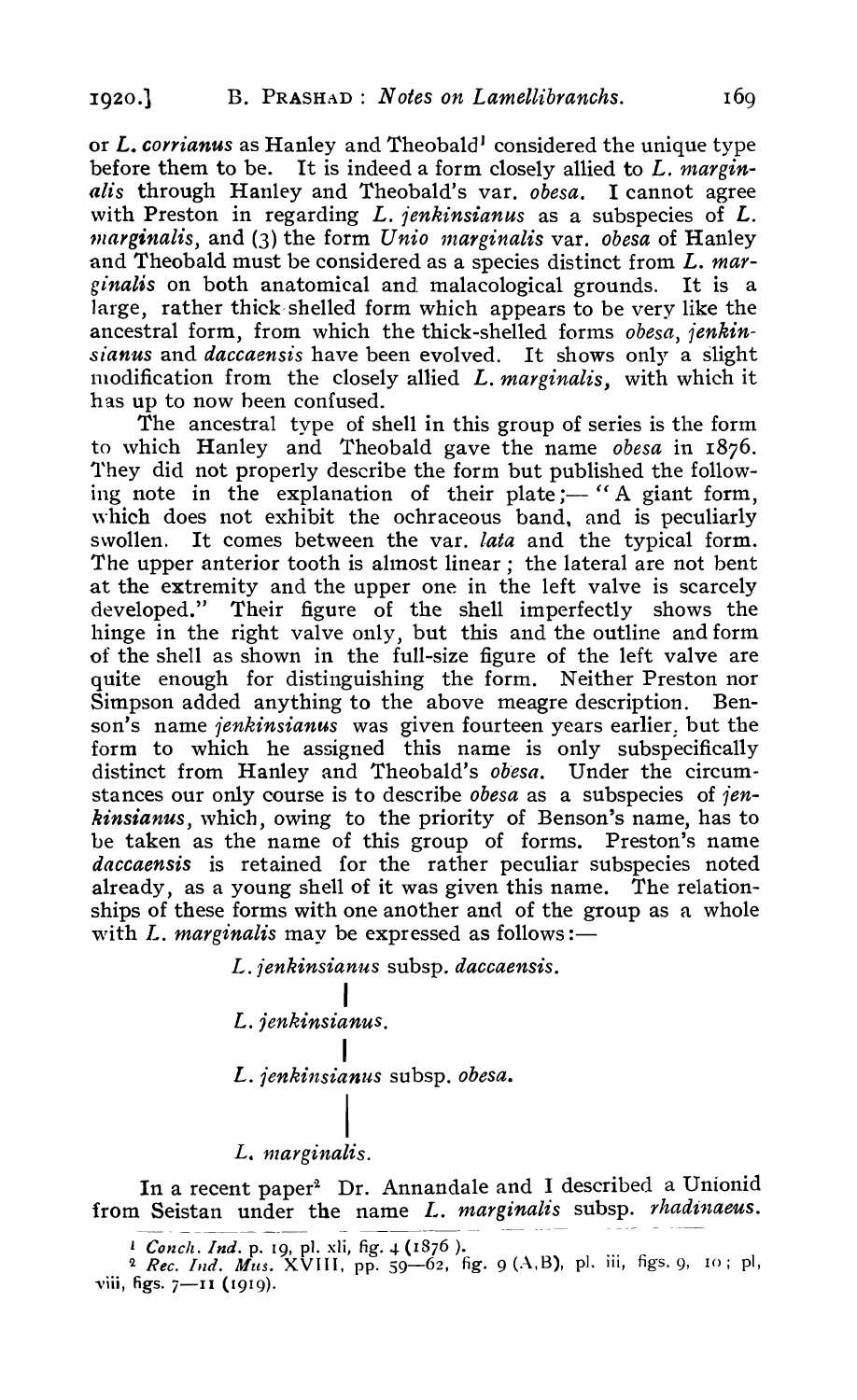We remarked on the resemblance of the hinge of this form to that of *L. jenkinsianus.* This resenlblance is, however, superficial only, for the pseudocardinal teeth in *rhadinaeus* are much thinner and broader than in L. *ienkinslanus* and the laterals are not so well developed. The shape of the shell also is different resembling more the true L. *marginalis* than any of the forms of L. *ienkinsianus.* 

Photographs of typical specimens of different forms of the latter are given on pI. IX, and of the hinge-teeth of the three forms in text-fig. 2.

# Lamellidens jenkinsianus (Benson) subsp. obesa (Hanley and Theobald).

## (PI. IX, figs. I, 2.)

1877. Unio marginalis var. obesa, Hanley and Theobald, op. cit, p. 20, pI. XlIII, fig. 3.

I describe this subspecies before the typical form of the species since the shell is of a more central type a.ud this treatment of the species makes it easier to understand the relationships of the different forms.

The shell in this species is elongate, subelliptical, posteriorly produced into a spatulate process about the middle line of the  $shell$ ; rather thick, convex and greatly inflated; beaks rather small but swollen, incurved and meeting in the middle line above, with low somewhat curved corrugations in the young but eroded in full-grown specimens; surface marked with low concentric ridges corresponding to the regions of growth. Dorsal slope nearly straight in young but truncated anteriorly in adults, ventral margin straight or only slightly sinuate in. its anterior part, curving up in a regular slope posteriorly to form the lower border of the spatulate process; anterior margin broad, regularly curved; posterior margin narrow, rounded; posterior ridge straight or slightly curved and with a narrow post-dorsal wing. Epidermis yellowish to dark brown in the young, becoming dark brown or even black sometimes intersparsed with yellowish-brown concentric bars in the adult. Right valve with two lamellar pseudocardinals, of which the lower is well developed, strong and rugose, in some specimens more so than in others, and a single lamellar lateral, which is rather long, originates from just below the beak and is only slightly arched. Left valve with a well developed pseudocardinal, thick and more ragged than those of the right valve and lying in front of the beak, another pad-like tooth originating from underneath the beak itself is also present, and two blade-like slightly arched laterals of which the upper does not extend to the beak. Muscle-scars shallow, but more impressed than in L. *marginalis*; anterior ones separate, posterior confluent. Ligament very long and strongly developed. Nacre bluish tinged with salmon, in young specimens showing a purple band along the edge, iridescent.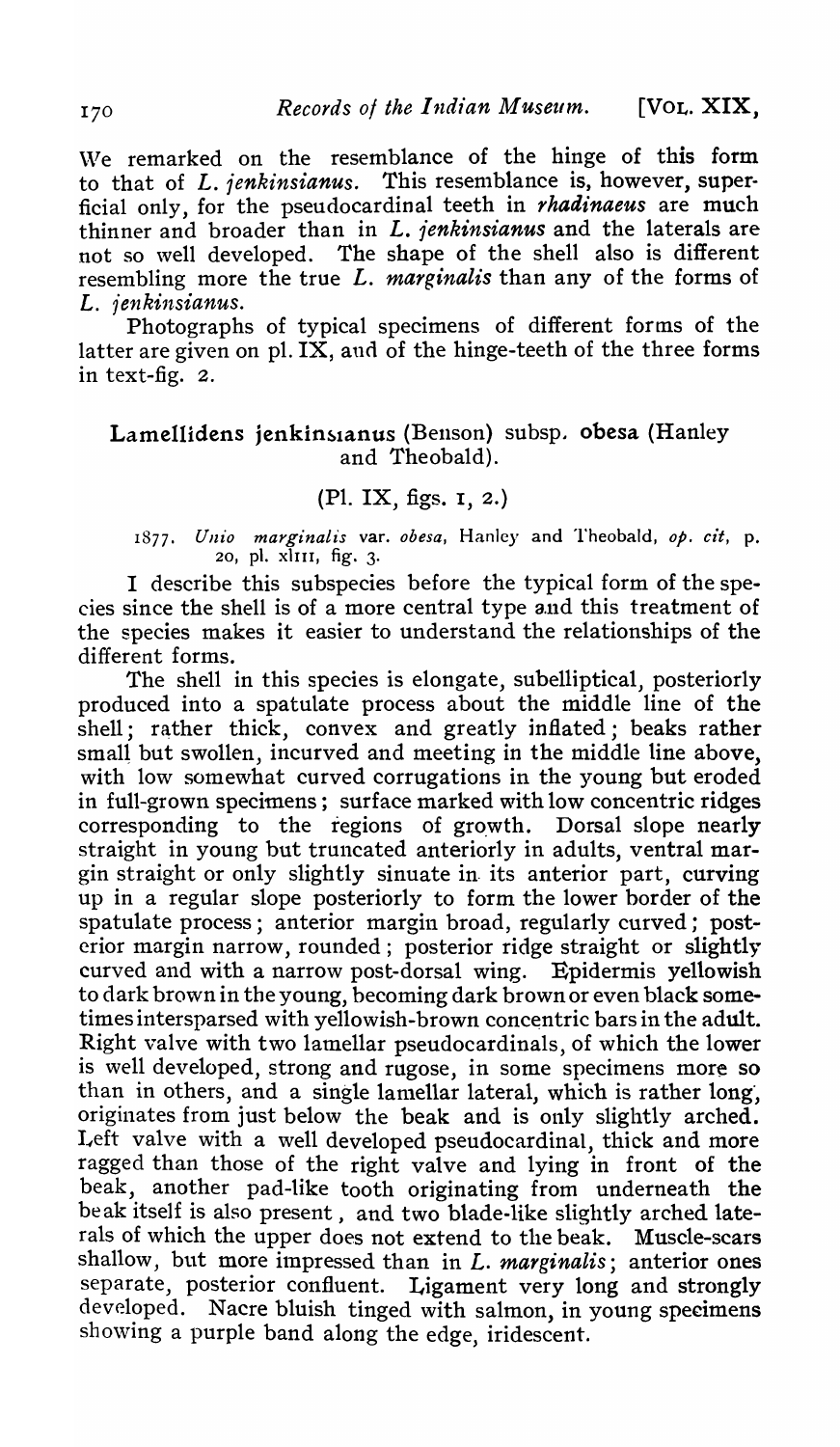

FIG. 2.-Hinge-teeth of *Lamellidens jenkinsianus* and its subspecies.

- A. *L. jenkinsianus* subsp. *obesa)* shells from Upper Assam,
- B. *L. jenkinsianus* (s.s.), shells from Upper Brahmaputra, Assam.
- C. L. *jenkinsianus*, subsp. *daccaensis*, shells from Mirpur, Dacca District.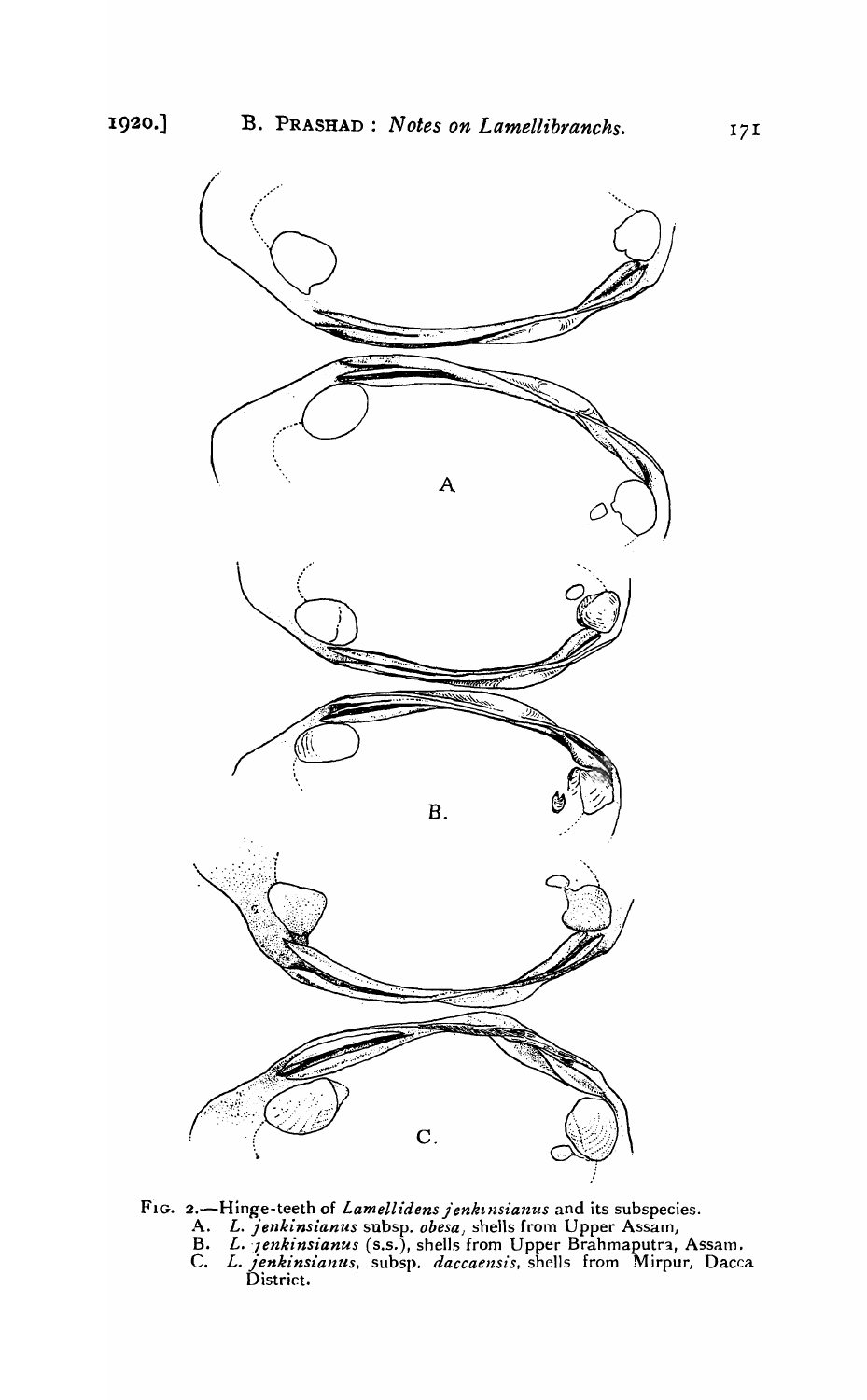In a previous paper<sup>1</sup> I referred to the soft-parts of this form and included a description and drawing of its glochidium. A few further notes are here included. The inner pair of gills are much broader than the outer, and the outer pair of gills alone is marsupial. The palpi are elongate but rather shorter than in *L. marginalis.* The foot and the adductor and retractor muscles are very well developed. The branchial is double the size of the anal, which is of about the same size as the supra-anal. The animal on the whole has a much heavier build than that of L. *ntarginalis*  and differs from it fundamentally in the outer pair of gills alone being marsupial.

The species though closely allied to L. *marginalis* differs from it in the heavier build of the shell, in the umbones being larger, more prominent and swollen, and in the hinge being more highly developed.

Hanley and Theobald's specimens of this form \vere obtained from the Irrawady river in Burma, but the species has a much wider range in Burma, Assam and Eastern Bengal. In the Indian Museum collection it is represented by specimens from Tonghoo, Burma; Silchar, Cachar and Sylhet, Assam; and from Chittagong and Dacca, Eastern Bengal.

### Lamellidens jenkinsianus (Benson).

## (PI. IX, figs. 3, 4.)

- 1862. Unio jenkinsianus, Benson, Ann. Mag. Nat. Hist. X, p. 185.
- *1876. Unio jenkinsianus,* Hanley and Theobald, *Opt cit.* p. 19, pI. xli, fig. 4.
- 1900. *Lamellidens jenkinsianus,* Silnpson, *Pl'oe. U.* S. *Nat. Mus.* XXII, p. 857·
- <sup>191</sup>*4. Lamellidens jenkinsianus,* Simpson, *Descr. Cat. Naiades,* pp. 1176, 1177·

1915. Lamellidens marginalis, subsp. jenkinsianus, Preston, op. cit. p. 184.

Benson's and Simpson's descriptions are fairly complete so far as the form of the shell is concerned, but as the peculiarities of the hinge have not been noticed by either author they are described here. Right valve with two pseudocardinals, of which the lower is rather long, extending from close above the scar of the anterior adductor muscle to the middle of the beak; it is very thick and heavily built, sometimes a little curved and very ragged; the upper one is usually thin and does not extend so far. There is a single blade-like lateral, rather shorter in the typical form but thicker and a little more arched. Left valve with a single pseudocardinal and a small pad-like tooth arising from the inner margin of the beak, and two lamellar teeth of the same type as in the typical form but thicker.

This form differs from the subsp. obesa in being less inflated and less deep but more solid and relatively more elongate, in the muscle-scars being more impressed and the hinge much more strongly developed.